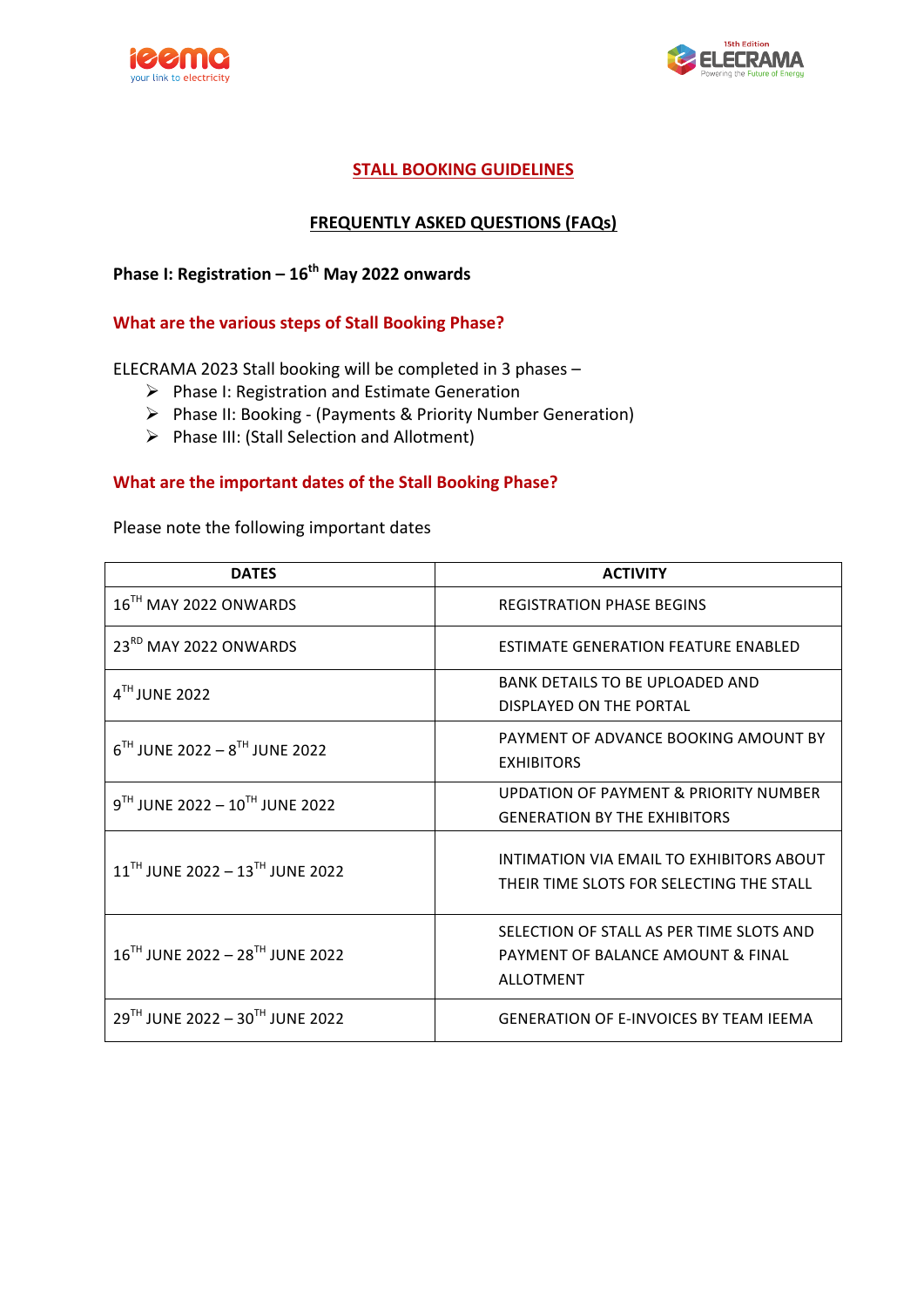



#### As a member of IEEMA what benefit do I get in the booking period?

As a member of IEEMA if you have paid all dues by  $31<sup>st</sup>$  March 2022, you can avail the following benefits:

- i. IEEMA Member rate, which is, discounted space tariff.
- ii. IEEMA Member Special rate, if you are ELECRAMA 2020 exhibitor and member
- iii. You are pre-registered and will receive a mail on your e-mail IDs registered with us, giving details of your unique ID and Password. The online application form that is applicable to you can be accessed with the unique ID. This form will be prefilled based on the data available with us. You have to select the space requirement and generate the Estimate online, for making the advance deposit amount.

#### **I** am not a member of IEEMA but ELECRAMA participant, what benefit will I get while **booking space?**

ELECRAMA 2020 and ELECRAMA 2018 exhibitors will receive a mail on their registered email IDs with us, informing your unique ID No and Password for booking space. You can access the online application form available on the booking portal with the unique ID. It will be prefilled based on the data available with us. You have to only select the space requirements & submit in the first phase

#### **What is the stall tariff of ELECRAMA 2023?**

For stall tariff please click on https://booking.elecrama.com/Tariff.aspx

#### **Do all halls have the same tariff?**

Yes all halls except Hall 6 have same tariff. Hall 6 located on Level 1 of the exhibition venue has a discounted tariff of 15%

#### **Is the space tariff same as previous edition or is there any change?**

The space tariff has been increased marginally. As you know in last more than 2 years cost of every item has increased by an average of 15-20% but being mindful of our customers the ELECRAMA 2023 Organising Committee mandated across the board increase of only 5%.

#### **I** haven't participated in ELECRAMA before. How do I register?

Please log on to https://booking.elecrama.com and click on Indian or International Exhibitor as applicable. Then click on New Registered and enter all the details sought. Once registered you are ready to book your stall as per the booking schedule

### When will I be able to understand the cost implications for the area that my company **requires?**

You can generate the estimate for your required area from 23rd May 2022 onwards. An Estimate calculator will be available for you to calculate the cost of the area selected and the advance deposit amount to be paid.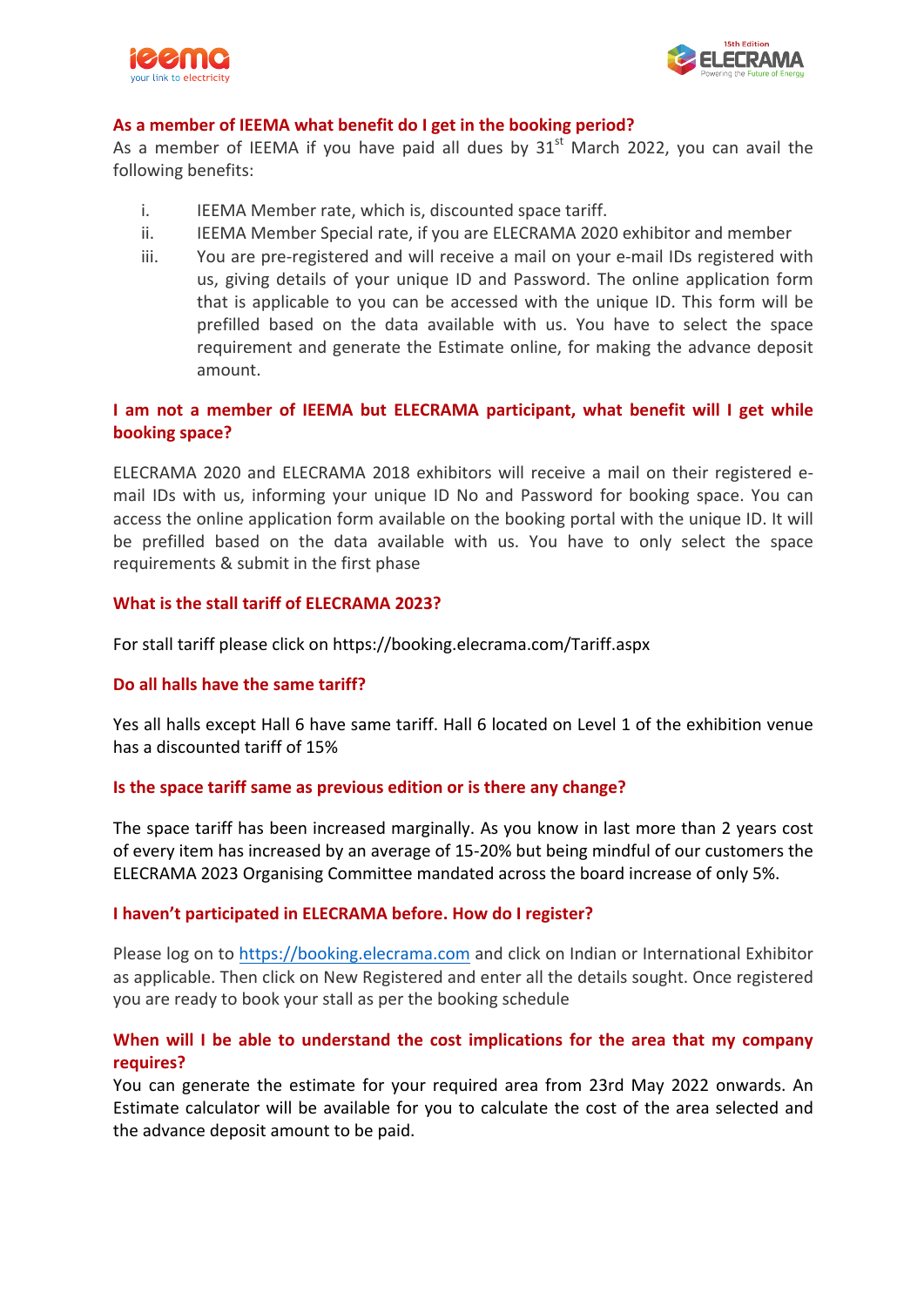



# **Phase 1: Estimate Generation - 23<sup>rd</sup> May 2022 onwards**

#### Which new feature is introduced in the stall booking process of ELECRAMA 2023?

The stalls have been segregated into various size bands. At the time of making the payment ( $6<sup>th</sup>$  June –  $8<sup>th</sup>$  June) exhibitors have to pay a fixed advance deposit amount pertaining to that band.

| <b>Type of Stall</b> | <b>Band</b>          | <b>Details</b>                                |
|----------------------|----------------------|-----------------------------------------------|
| Shell Scheme         |                      | Exhibitors can select any area between 9 sqms |
|                      | 9 sqms to 15 sqms    | to 15 sqms                                    |
|                      |                      | Exhibitors can select any area between 18     |
| Shell Scheme         | 18 sqms to 24 sqms   | sqms to 24 sqms                               |
| <b>Type of Stall</b> | <b>Band</b>          | <b>Details</b>                                |
| <b>Bare Space</b>    | 30 sqms to 50 sqms   | Exhibitors can select any area between 30     |
|                      |                      | sqms to 50 sqms                               |
| <b>Bare Space</b>    | 54 sqms to 72 sqms   | Exhibitors can select any area between 54     |
|                      |                      | sqms to 72                                    |
| <b>Bare Space</b>    | 78 sqms to 108 sqms  | Exhibitors can select any area between 78     |
|                      |                      | sqms to 108 sqms                              |
| <b>Bare Space</b>    | 120 sqms to 180 sqms | Exhibitors can select any area between 120    |
|                      |                      | sqms to 180                                   |
| <b>Bare Space</b>    | 216 sqms to 300 sqms | Exhibitors can select any area between 216    |
|                      |                      | sqms to 300 sqms                              |
| <b>Bare Space</b>    | 396 sqms and above   | Exhibitors can select any area between 396    |
|                      |                      | sqms to 506 sqms                              |
|                      |                      |                                               |

Advance Deposit Chart

|               | <b>Table No 1 - Indian Participants</b> |              |                                        |
|---------------|-----------------------------------------|--------------|----------------------------------------|
|               | Halls 1-3-5-7-9-10-11-12-14-15-16       |              |                                        |
| <b>S. No.</b> | Area Band (sqms)                        | Category     | <b>Initial Deposit</b><br>Amount (INR) |
| 1             | 9 to 15                                 | <b>Shell</b> | 50,000                                 |
| 2             | 18 to 24                                | <b>Shell</b> | 1,00,000                               |
| 3             | 30 to 50                                | <b>Bare</b>  | 1,30,000                               |
| 4             | 54 to 72                                | <b>Bare</b>  | 2,40,000                               |
| 5             | 78 to 108                               | <b>Bare</b>  | 3,45,000                               |
| 6             | 120 to 180                              | <b>Bare</b>  | 5,25,000                               |
| 7             | 216 to 300                              | <b>Bare</b>  | 9,50,000                               |
| 8             | 396 and above                           | <b>Bare</b>  | 17,50,000                              |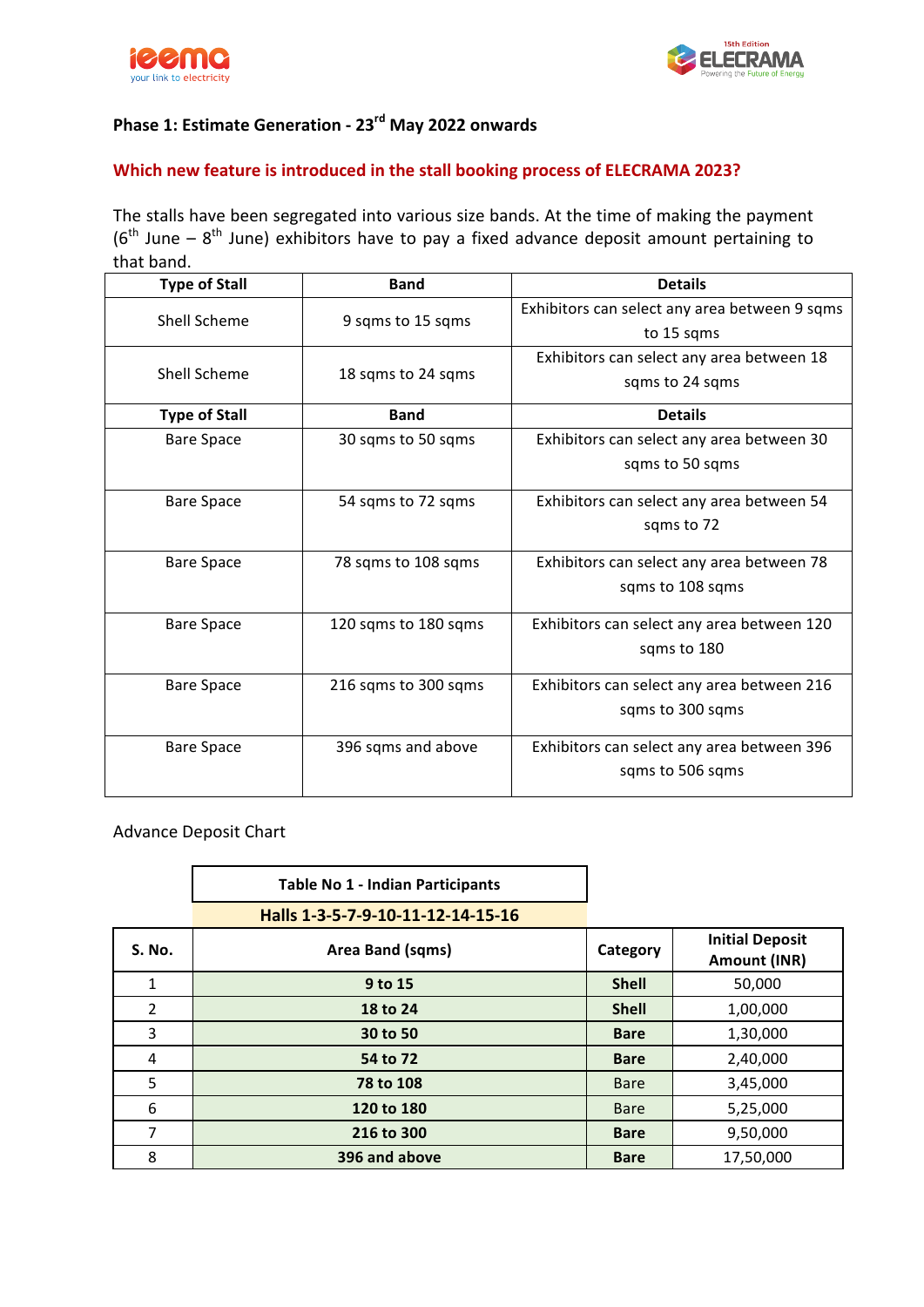



| S. No. | Area Band (sqms) | <b>Category</b> | <b>Initial Deposit</b><br>Amount (INR) |
|--------|------------------|-----------------|----------------------------------------|
|        | 9 to 15          | <b>Shell</b>    | 40,000                                 |
|        | 18 to 24         | <b>Shell</b>    | 85,000                                 |
| 3      | 30 to 50         | <b>Bare</b>     | 1,00,000                               |
| 4      | 54 to 72         | <b>Bare</b>     | 2,00,000                               |
|        | 78 to 108        | <b>Bare</b>     | 2,90,000                               |

|                | <b>Table No 2 - International Participants</b> |              |                                       |
|----------------|------------------------------------------------|--------------|---------------------------------------|
|                | Halls 1-3-5-7-9-10-11-12-14-15-16              |              |                                       |
|                | Area Band (sqms)                               | Category     | <b>Initial Deposit</b><br>Amount US\$ |
| $\mathbf{1}$   | 9 to 15                                        | <b>Shell</b> | 1800                                  |
| $\overline{2}$ | 18 to 24                                       | <b>Shell</b> | 3500                                  |
| 3              | 30 to 50                                       | <b>Bare</b>  | 5500                                  |
| 4              | 54 to 72                                       | <b>Bare</b>  | 9900                                  |
| 5              | 78 to 108                                      | <b>Bare</b>  | 14,300                                |
| 6              | 120 to 180                                     | <b>Bare</b>  | 22,000                                |
| 7              | 216 to 300                                     | <b>Bare</b>  | 39,500                                |
| 8              | 396 and above                                  | <b>Bare</b>  | 72,800                                |

| Hall 6 |
|--------|
|--------|

|   | Area Band (sqms) | Category     | <b>Initial Deposit</b><br>Amount US\$ |
|---|------------------|--------------|---------------------------------------|
|   | 9 to 15          | <b>Shell</b> | 1600                                  |
| 2 | 18 to 24         | <b>Shell</b> | 3200                                  |
| 3 | 30 to 50         | <b>Bare</b>  | 4600                                  |
| 4 | 54 to 72         | <b>Bare</b>  | 8400                                  |
|   | 78 to 108        | <b>Bare</b>  | 12,100                                |

#### **Feature Benefit**

This feature allows an exhibitor to select any stall within that band as per availability at the time of stall selection. Hence, it provides greater flexibility at the time of selection

**What area band should I choose while generating the estimate?**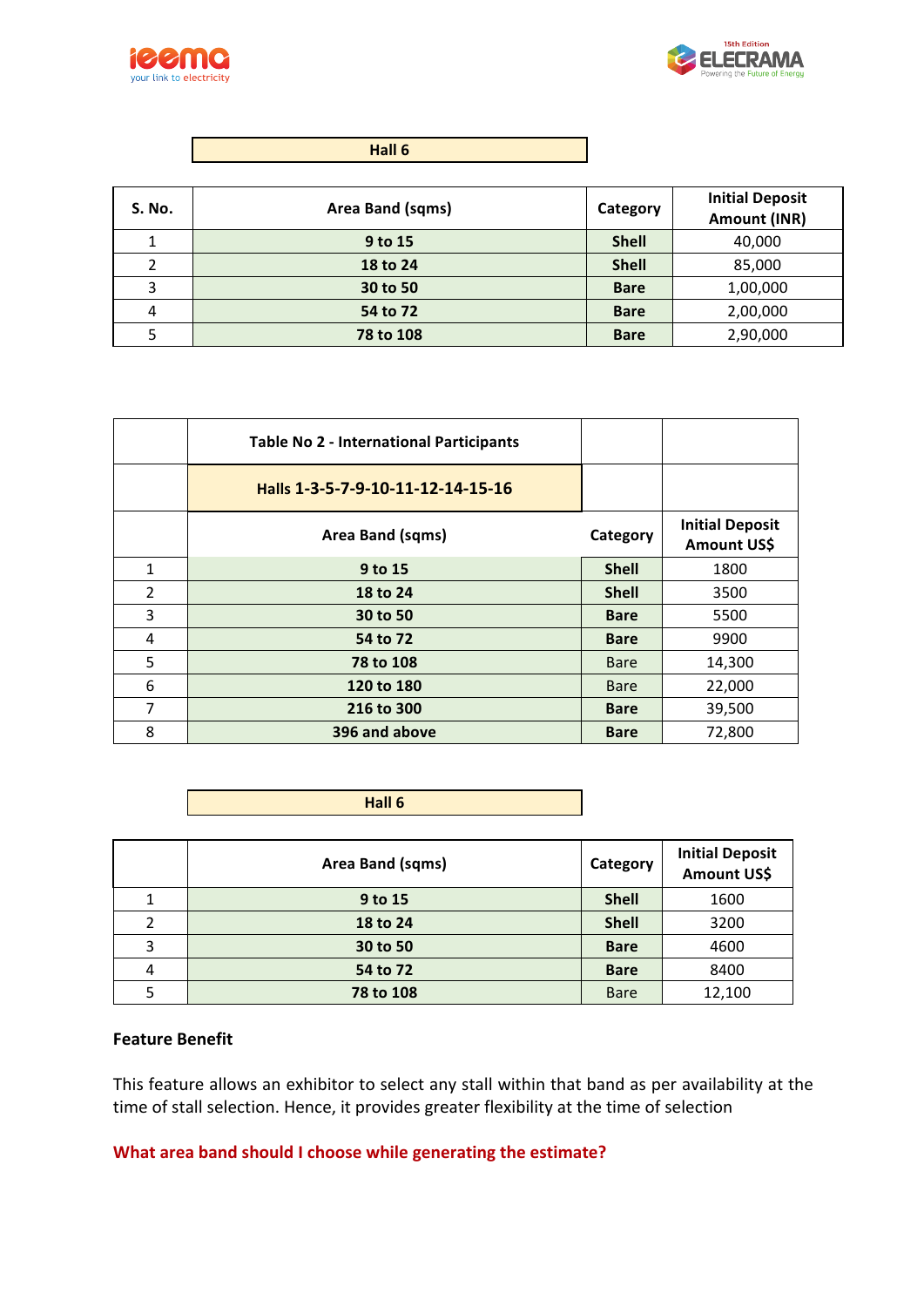



You can choose a stall in any area band from the drop down menu basis overall your overall budget. You can see the overall stall expenditure by generating the estimate.

#### **How the estimate is generated?**

The software will make calculations based on your exhibitor category (IEEMA Member/Non Member/International; Hall you have chosen, stall category opted by you (platinum/gold/silver); the size band chosen by you and will generate an estimate indicating the total stall amount (inclusive of GST); first instalment amount to be paid and the advance deposit amount to be paid when payment opens ( $6<sup>th</sup>$  to  $8<sup>th</sup>$  June 2022).

Note: Estimate generation doesn't guarantee that the stall for which you generated the estimate will be allotted to you. It only tells you how much advance deposit amount you have to pay and how

#### How much money I have to pay for completing the stall booking process?

| <b>PAYMENT SCHEDULE - ELECRAMA 2023</b>                  |                                    |                           |                      |
|----------------------------------------------------------|------------------------------------|---------------------------|----------------------|
| <b>Payment Schedule</b>                                  | <b>First</b><br><b>Installment</b> | <b>Second Installment</b> | <b>Final Payment</b> |
| <b>Booking Upto 30-06-2022</b>                           | 40%*                               | 30% by 30-09-2022         | 30% by 30-11-2022    |
| Booking From 01-07-2022 to 30-09-2022                    | 70%                                |                           | 30% by 30-11-2022    |
| Booking From 01-10-2022 onwards                          | 100%                               |                           |                      |
| GST, if applicable, is payable with each<br>installment. |                                    |                           |                      |
| *Inclusive of advance deposit amount                     |                                    |                           |                      |

is 40% of the total stall value.

For completing the stall booking process you have to pay the first instalment amount, which

#### What is the difference between advance deposit amount and first installment amount?

Advance deposit amount is the amount to be paid in order to be eligible for priority generation. 

It is fixed amount for a particular size band

First installment amount is 40% of the total stall amount (Stall size x applicable tariff  $+$ applicable GST)

It is to be paid in the third phase once you have successfully selected a stall

# **Is there a limit on the number of estimates that I can generate?**

No there is no limit on the number of estimates that you can generate.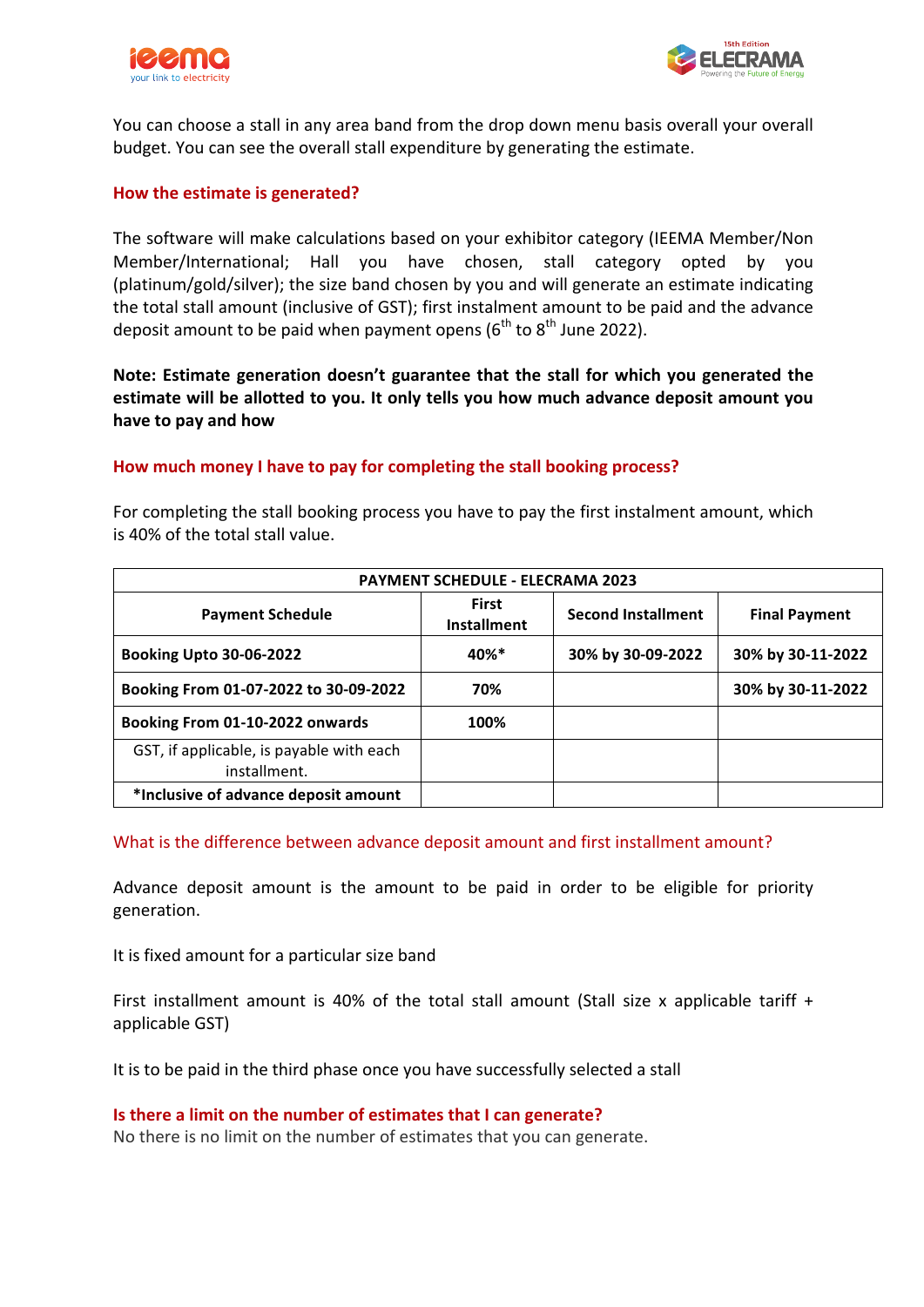



### Note: While you can generate any number of estimates, you have to make advance deposit payment as per the estimate of only one band.

#### **What if I choose Mezzanine designated stall?**

Choose this stall if you wish to construct a mezzanine floor in your stall. We allow you to construct 40% of your stall area as mezzanine floor on payment of 30% additional stall rentals. 

*e.g* you choose a 100 sqm mezzanine stall costing Rs 20 lakh. You can construct 40 sqms *mezzanine floor in your stall by paying Rs 6 lakh extra. But this Rs 6 Lakh extra is mandatory* payment even if you later choose not to construct the mezzanine floor.

So, if you choose this stall additional 30% of stall charges get added to your invoice.

#### **FREQUENTLY ASKED QUESTIONS (FAQs)**

# **Phase II: Payment of Advance Deposit Amount (6<sup>th</sup> – 8<sup>th</sup> June 2022)**

#### Can I remit payment for the space I have chosen before the payment date?

Sorry, the same is neither allowed nor recommended. In fact our payment receiving bank account details will be revealed only on  $4<sup>th</sup>$  June 2022. You need to make payment only in this bank account

#### **Can** I pay in cash, DD, Cheque towards my space booking instead of RTGS / **NEFT/SWIFT/TT?**

Sorry, payment by Cash, DD, and Pay Order is not accepted. You have to pay only via RTGS/NEFT/SWIFT/TT.

#### **Is it OK, if I pay the entire payment in one go?**

You may if you so wish. However, you will not get any benefit out of this.

#### **Is there any prescribed date for making this payment?** You need to make the payment from  $6^{th}$  June 2022 –  $8^{th}$  June 2022

# What is the amount that I need to pay towards space booking for Updation and **generation of priority number?**

Please refer to the estimate generated by you. An advance deposit amount has been mentioned at the bottom. You need to pay this advance deposit at this point.

#### Do I need to deduct TDS while making the Advance Deposit payment?

TDS is a tax compliance matter and you may deduct it. However, do remember to update TDS amount when you are doing your payment updation.

# **Phase II** - Updation of payment details and Priority Number Generation (9<sup>th</sup> June – 10<sup>th</sup> **June 2022\_**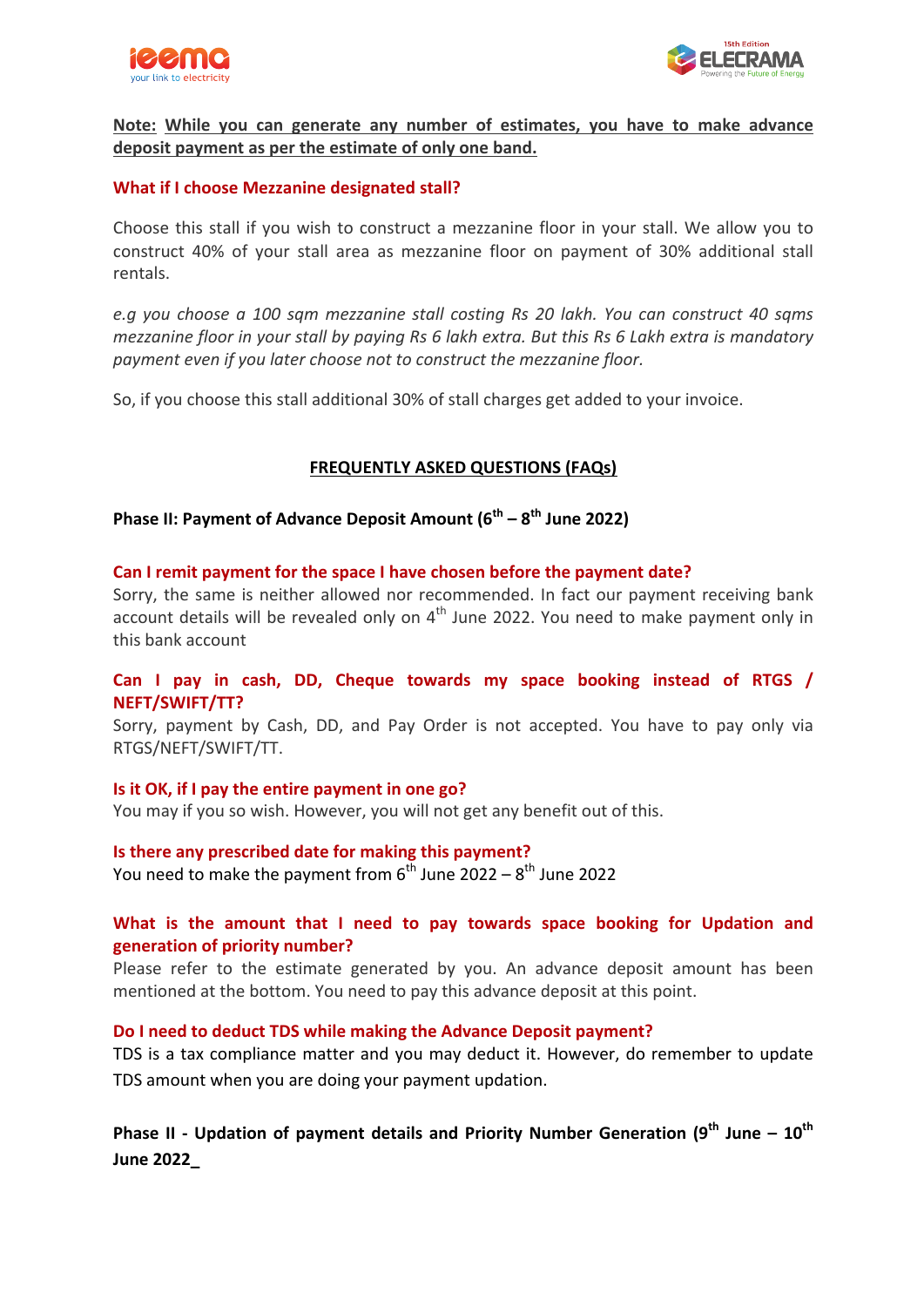



#### How will my priority number be generated?

**Very Important:** Priority number will be generated basis the updation of payment details and payment proof by you on the booking portal.

On the specified date i.e 11 am onwards on  $9^{th}$  June 2022 for shell scheme exhibitors and 11 am onwards on  $10^{th}$  June 2022 for bare space exhibitors you need to update payment details on the booking portal.

**Important: The faster you upload correct payment details and click the update button, the** better the chances of you getting a higher priority. You will get your stall selection date and time slot earlier or later based on the priority number.

#### How do I make sure that I get a good priority number?

You need to be quick to update your payment details – The UTR number/reference number; bank name; date of payment and uploading of payment proof. The faster you update your payment details the better will be your priority number.

# On the day of priority number generation, many exhibitors will be waiting to do so. How am I assured of fair play?

The entire process happens on software without human intervention. Our software can take in thousands of payment updations and generate priority number in nano seconds.

# **Due** to oversight, if UTR No. or any other payment detail is wrongly submitted by me. **what happens to my booking?**

The payment verification will be done by our backend team. In case any discrepancy is found in the UTR number, a caution mail will be sent to you and a time limit of 2 working days, from 9 am to 5 pm, would be given to make the required corrections.

Caution: However, in case of short payment the priority number will be made invalid and **you** will have to start afresh.

**Therefore, ensure that you deposit the correct advance deposit amount and if TDS has been deducted then update TDS amount separately in the space provided.** 

#### **FREQUENTLY ASKED QUESTIONS (FAQs)**

**Phase III: Stall Selection and Allotment –**  $16^{th}$  **June 2022 – 28<sup>th</sup> June 2022** 

**What will be the options available to me during my designated time slot?**